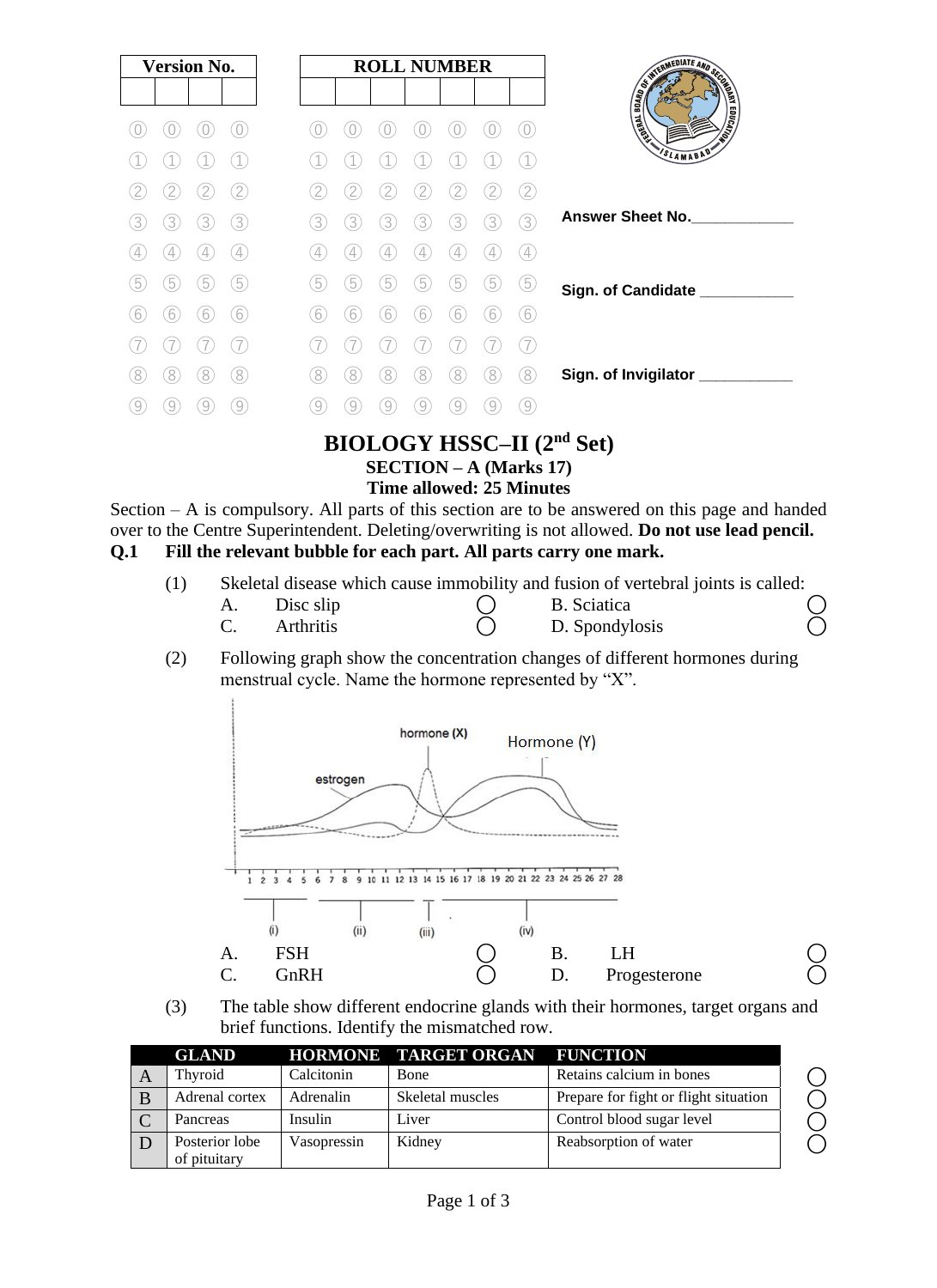(4) The diagram shows a synapse. Heroin affects neuron. Which labelled part does the heroin directly affect?



- (5) A sea slug normally responds to being poked by curling up. After being poked repeatedly the slug no longer curls up. This is an example of:
	- A. Classical conditioning  $\bigcap$  B. Habituation
		- C. Imprinting  $\bigcirc$  D. Operant conditioning
- (6) Which one of the following events is likely to take place, if the nuclei from an 8 celled stage of an embryo are transplanted into enucleated eggs?
	-
	- B. Donor nuclei die in the new environment
	- C. Cleavage occurs but is arrested after some time
	- A. Recipient egg dies<br>
	B. Donor nuclei die in the new environment<br>
	C. Cleavage occurs but is arrested after some time<br>
	D. Formation of the viable embryo in the recipient eggs D. Formation of the viable embryo in the recipient eggs
- (7) Nitrogen cycle in nature is depicted in the following flowing flow chart.



Locate among the labels A/B/C/D, the one symbolizing NITRITES  $A.$   $O$  B.  $O$ C.  $\bigcirc$  D.  $\bigcirc$ 

- (8) According to the semi-conservative model of DNA replication, two DNA molecules result:
	-
	- B. Each with two new strands
	- A. Each strand with one new strand and one original strand  $\bigcirc$ <br>
	B. Each with two new strands and one with both original strands  $\bigcirc$ <br>
	D. Each with two original strands  $\bigcirc$ C. One with two new strands and one with both original strands
	- D. Each with two original strands

### (9) How many different trinucleotides can be made using the DNA nucleotides?

| A. 4  | $\bigcirc$ B. 16 |  |  |
|-------|------------------|--|--|
| C. 20 | $O$ D. 64        |  |  |

#### Page 2 of 3

(10) The primary organizer during embryonic development: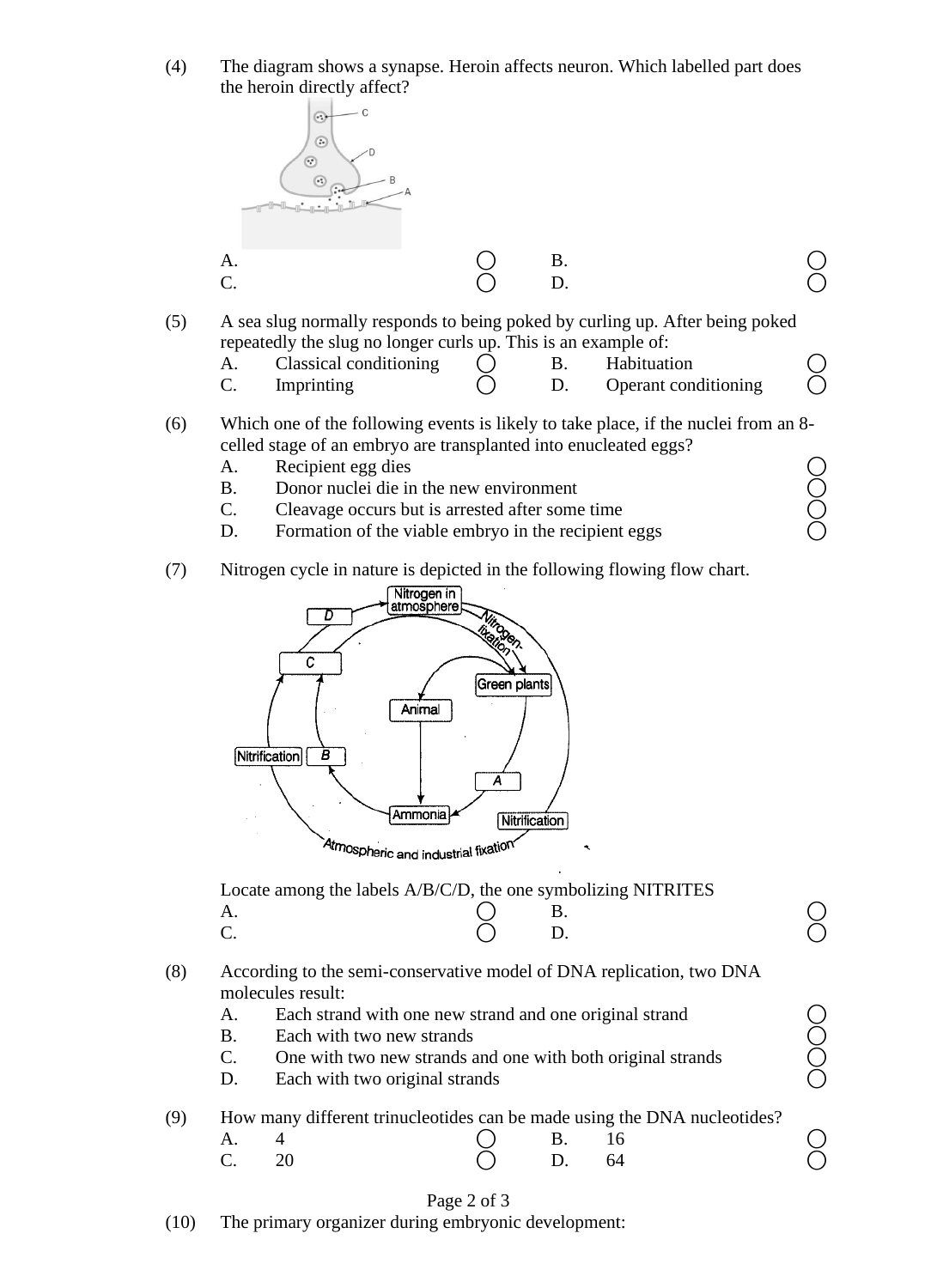- 
- B. gives rise to extra embryonic tissues.
- A. drives cell division during cleavage. <br>
B. gives rise to extra embryonic tissues. <br>
C. secretes signaling molecules to influence the fate of other cells. <br>  $\bigcirc$  folds inwards during gastrulation. C. secretes signaling molecules to influence the fate of other cells.
- D. folds inwards during gastrulation.
- (11) Using product rule, what proportion of offspring from the genetic cross AaBbCc x AaBbcc are expected to be heterozygous at all three genetic loci, assuming that loci are unlinked?

| A.             | $\frac{1}{2}$              |                              | <b>B.</b> $\frac{1}{2}$ |  |
|----------------|----------------------------|------------------------------|-------------------------|--|
| C <sub>1</sub> | $\frac{1}{\sqrt{2}}$<br>16 | $\bigcirc$ D. $\frac{1}{32}$ |                         |  |

(12) Recalling your knowledge of epistasis based on the coat colour in *Labrador retriever*; find out the coat colour with genoptypeBbee.

|            |              | $\check{ }$ | . |           |  |
|------------|--------------|-------------|---|-----------|--|
| Α.         | <b>Black</b> |             |   | Chocolate |  |
| $\sqrt{ }$ | Yellow       |             |   | White     |  |

- (13) Shorter than average height, infertility, webbed neck, low hair line at the back of neck, abnormal bone development, larger than normal number of moles on skin and edema indicates:
	-
	- A. Down syndrome (C)<br>
	B. Klinefelter syndrome (C)<br>
	C. Turner syndrome (C) B. Klinefelter syndrome
	- C. Turner syndrome
	- D. Duchenne muscular dystrophy
- (14) A biochemist isolated and purified molecules needed for DNA replication. When he added some DNA, replication occurred, but the DNA molecules formed were defective. Each consisted of normal DNA strand paired with numerous segments of DNA, a few hundred nucleotides long. What had the scientist probably left out of the mixture?

| DNA polymerase     |  | Ligase  |  |
|--------------------|--|---------|--|
| <b>Nucleotides</b> |  | Primers |  |

- (15) Virologists have discovered how to put together a bacteriophage with protein coat of phage T2 and DNA of phage T4. If this composite phage were allowed to infect a bacterium, the phages produced in the host cell would have:
	- A. The protein of T2 and DNA of T4
	- B. The protein of T4 and DNA of T2
	- C. The protein and DNA of T2
	- D. The protein and DNA of T4
- (16) A paleontologist has recovered a bit of tissue from 500 years old preserved skin of an extinct bird. The researcher would like to compare DNA from the sample with DNA from a living bird. Suggest the technique that would be more useful for increasing the amount of DNA available for testing.

| Gel electrophoresis          |  | RFLP analysis  |  |
|------------------------------|--|----------------|--|
| Polymerase chain reaction () |  | Tissue culture |  |

#### (17) In a population that is in Hardy-Weinberg equilibrium, 16% of the individuals show recessive trait. The frequency of dominant allele in the population is:

| A. 0.36 | $\bigcirc$ B. 0.4 |  |  |
|---------|-------------------|--|--|
| C. 0.48 | $\bigcap$ D. 0.6  |  |  |
|         |                   |  |  |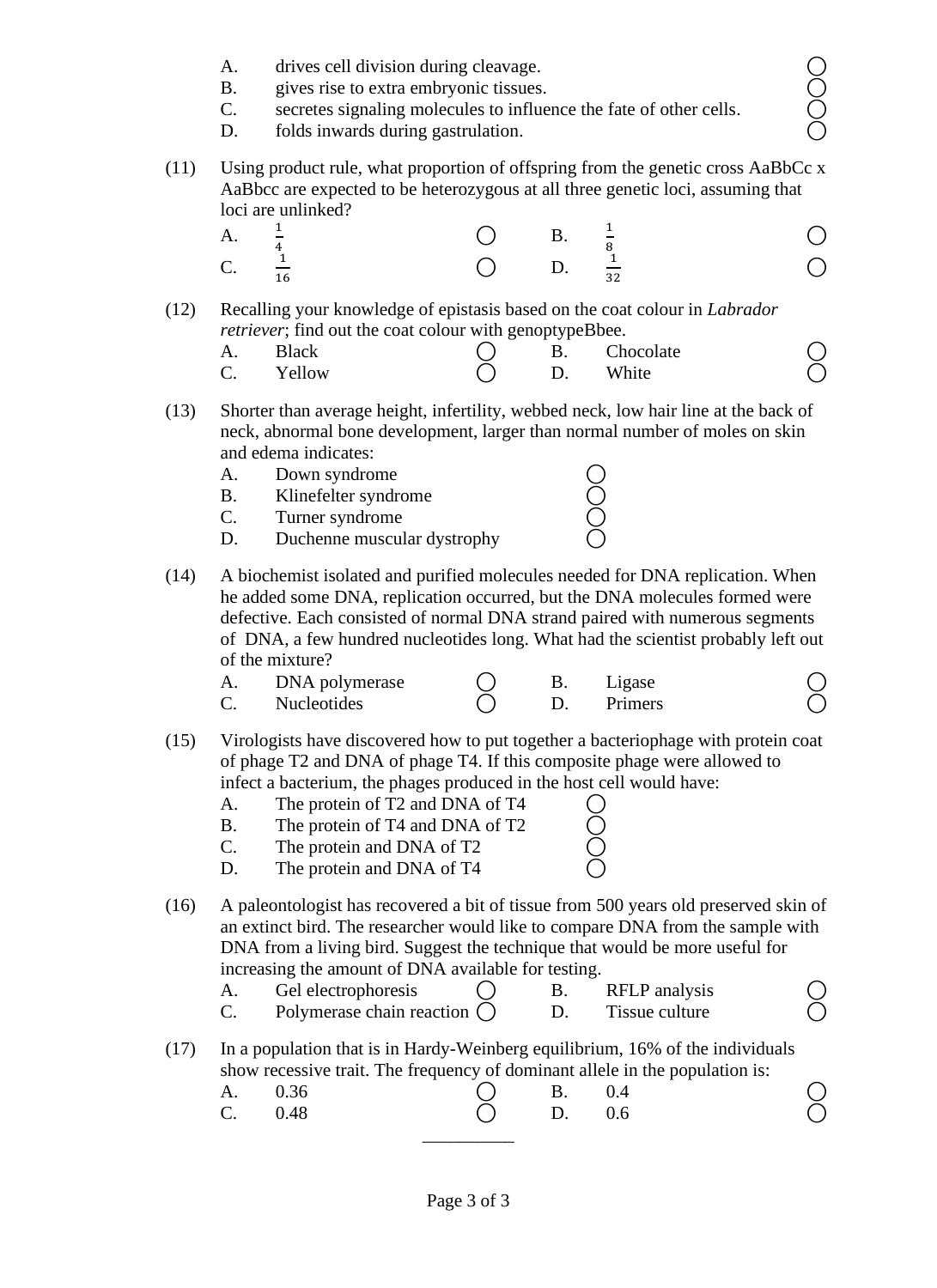

Federal Board HSSC-II Examination Biology Model Question Paper (Curriculum 2006)

### Time allowed: 2:35 hours Total Marks: 68

Note: Answer any fourteen parts from Section 'B' and attempt any two questions from Section 'C' on the separately provided answer book. Write your answers neatly and legibly.

## **SECTION – B** (Marks 42)

**Q.2** Attempt any **FOURTEEN** parts from the following. All parts carry equal marks.

 $(14 \times 3 = 42)$ 

- i. Compare the osmoregulatory strategies of fresh water and marine bony fishes.
- ii. How does the structure of the synapse and axon membrane ensure that nerve impulse is only able to travel in one direction? (1.5+1.5)
- iii. What is the role of calcium ions in muscle contraction?
- iv. Following is the diagram of female reproductive system in human beings.



- a. Correctly name the parts labelled as A, B, C and D.  $(0.25 \times 4 = 1)$
- b. The foetus normally develops in structure: (01)
- c. Exposure to certain radiations could alter the genetic information in the gamete that form in the structure. (01)
- v. The diagram below shows a typical Skinner box with a rat inside.



Relate this diagram with a pattern of learning behaviour and explain it briefly.

vi. Why do most synapses contain gaps across which an electrical impulse cannot pass, when a direct physical connection would enable the uninhibited passage of the impulse?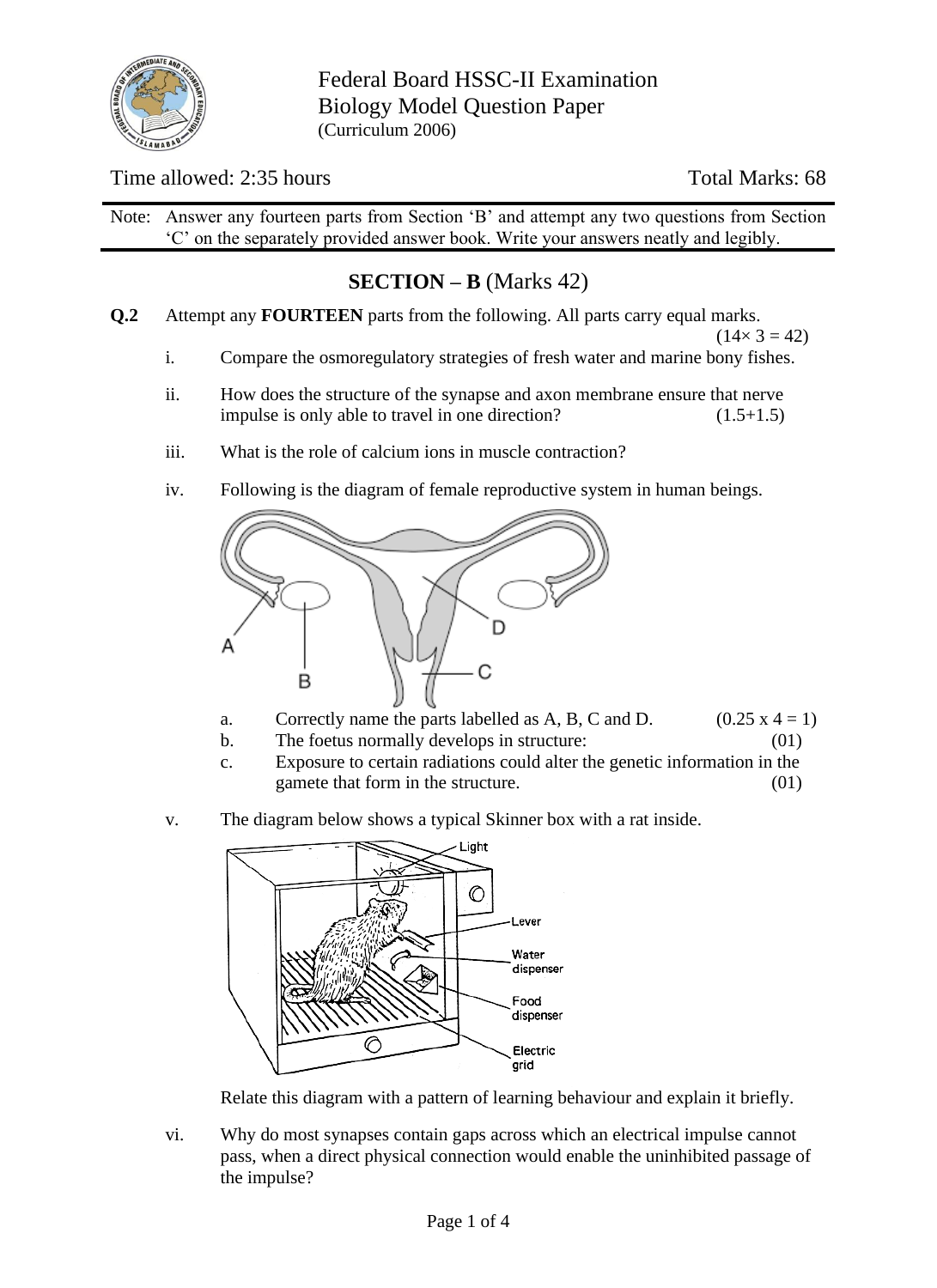vii. Observe the following diagram of human brain with labelled parts A, B, C and fill the given table.



| Part     | <b>Name</b> Functions |
|----------|-----------------------|
| $\Gamma$ |                       |
|          |                       |
|          |                       |

- viii. Trace the path taken by a molecule of urea from the time it is produced in the liver, to the time it leaves the body in urine.
- ix. If you see an angry dog barking at you, you will run as fast as you can,
	- a. What hormone is secreted first in such an emergency?
	- b. State three effects of the hormone that help you to run away.
- x. In the following diagram, a stage in the process of neurulation is shown.



Elaborate the role of the part labeled as "X"

xi. Complete the following table for the comparison of sex determination patterns in animals.

| <b>FEATURE</b>          | <b>XY-SYSTEM</b> | <b>WZ-SYSTEM</b> | <b>XO-SYSTEM</b> |
|-------------------------|------------------|------------------|------------------|
| <b>Found in</b>         |                  |                  |                  |
| Sex chromosomes in      |                  |                  |                  |
| body cells              |                  |                  |                  |
| <b>Gamete type that</b> |                  |                  |                  |
| determine gender        |                  |                  |                  |

xii. Carefully observe the following stretch of antisense strand of DNA<br> $\frac{5}{3}$ TACGAGCTTCCGATTCGA

Codons for amino acids are:

GCU : Alanine AUG : Methionine CUC : Leucine

GAA : Glutamate GGC : Glycine UAA : Stop

Using the provided data, determine the primary structure of protein produced from this segment of DNA, during translation.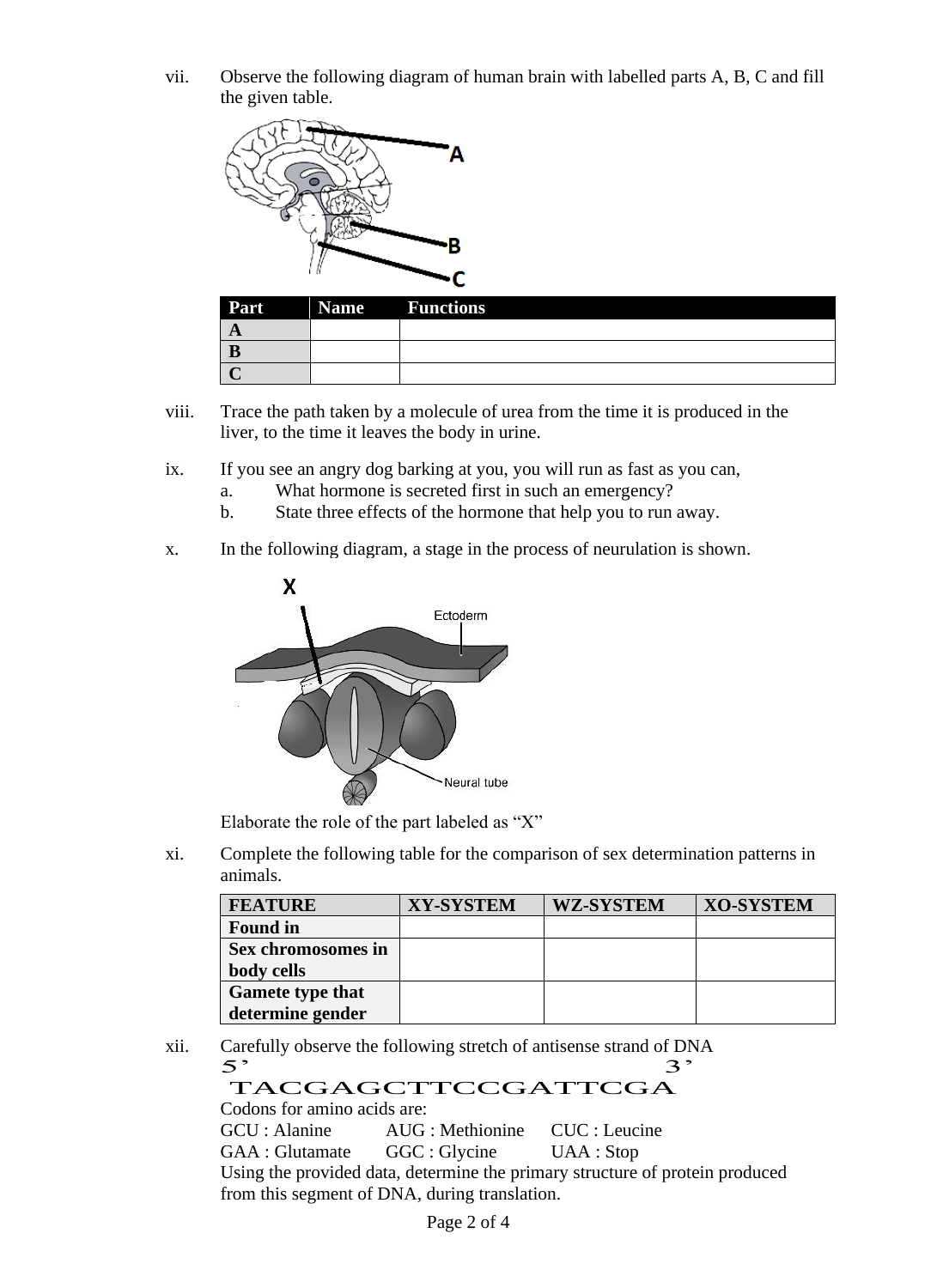xiii. The following flow chart shows the role of hormones in the birth process.



- a. Name the chemicals "A" and "B" in the flow chart.
- b. Write the activity taking place at "i" and "ii".
- c. Name the organs "C" and "D" from which the hormones are secreted.
- xiv. a. From the following hypothetical data, construct a histogram to show the distribution of male population in different height groups.

| Height of body in inches |    | 66 L | 69                |    |  |
|--------------------------|----|------|-------------------|----|--|
| Number of individuals    | 60 |      | $150$   200   150 | 60 |  |

- b. How many gene pairs are controlling this trait according to the provided data?
- xv. Compare nervous and chemical coordination for the features listed in the following table.

| <b>FEATURES</b>              | <b>NERVOUS</b>      | <b>CHEMICAL</b>     |
|------------------------------|---------------------|---------------------|
|                              | <b>COORDINATION</b> | <b>COORDINATION</b> |
| <b>Transmission pathway</b>  |                     |                     |
| <b>Speed of transmission</b> |                     |                     |
| <b>Duration of effect</b>    |                     |                     |

- xvi. Explain the evolution of giraffe neck according to Lamarck's theory.
- xvii. The origin of bread wheat (*Triticumaestivum*) is depicted in the following diagram.



xviii. Why there are few tertiary consumers in any ecosystem as compared to the number of individuals in lower trophic levels? Explain it according to the concept of energy and biomass.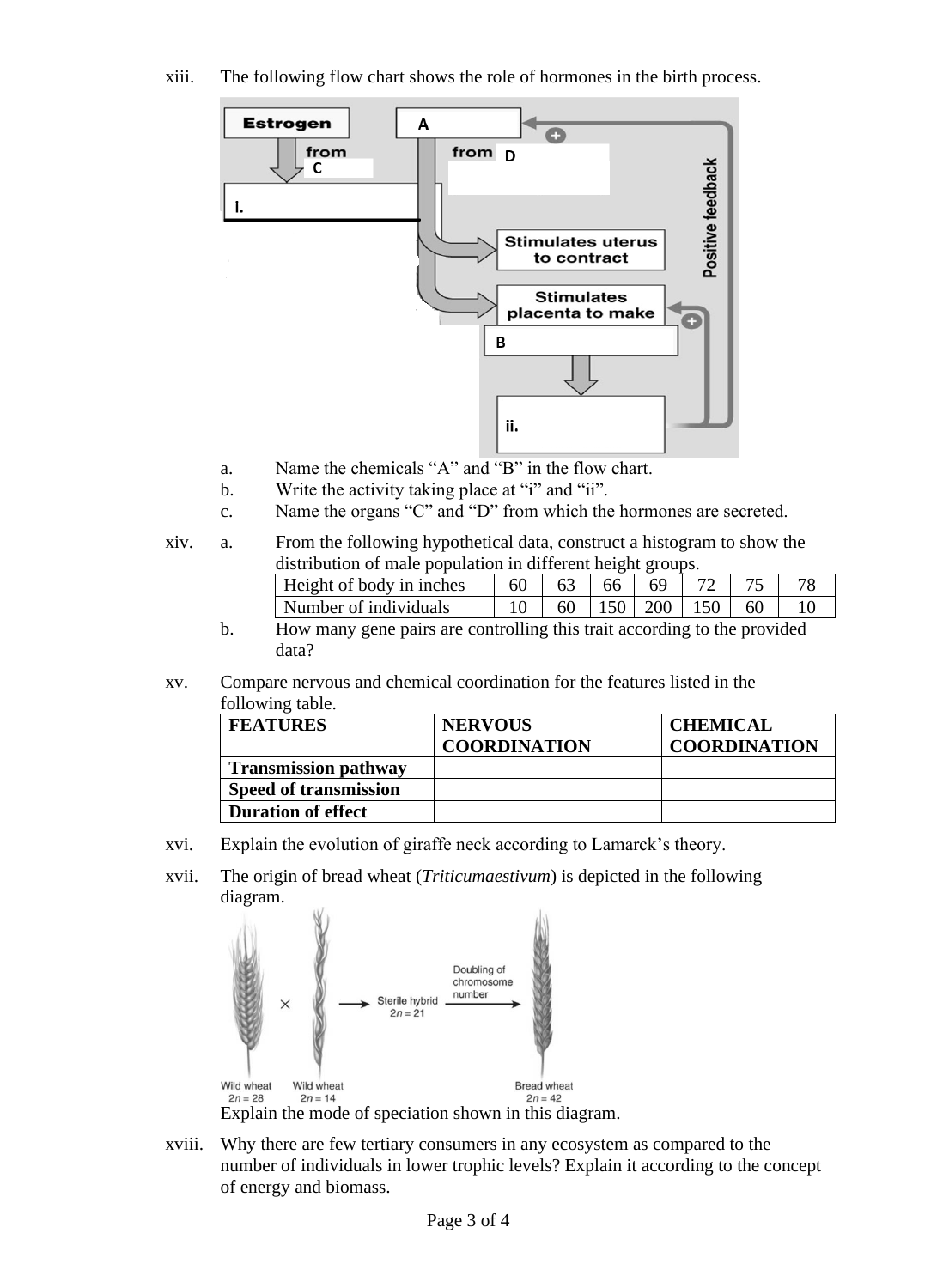- xix. Construct a table to show the role of microbes (mentioning specific names) in processing of at least three household food items.
- xx. What are holandric traits? How are they inherited? Give any example.

## **SECTION – C** (Marks 26)

|     |          | <b>Note:</b> Attempt any <b>TWO</b> questions. All questions carry equal marks.                                                                      | $(2\times 13 = 26)$ |
|-----|----------|------------------------------------------------------------------------------------------------------------------------------------------------------|---------------------|
| Q.3 | a.<br>b. | Describe the specific steps that occur during the process of transcription.<br>Compare the mode of action of steroid and protein hormones. Also draw | (8)                 |
|     |          | diagrams.                                                                                                                                            | (5)                 |
| 0.4 | a.       | Describe the events of ovaries and uterus in human menstrual cycle and explain                                                                       |                     |
|     | b.       | its hormonal regulation.<br>Differentiate between <i>in-vitro</i> and <i>in-vivo</i> gene therapy. Describe <i>in-vivo</i> gene                      | (7)                 |
|     |          | therapy for treatment of cystic fibrosis.                                                                                                            | (6)                 |
| Q.5 | a.       | Write an essay on ecological succession that takes place on bare rocks?                                                                              | (7)                 |
|     | b.       | How carbon dioxide is transported in human blood?                                                                                                    | (6)                 |

\* \* \* \* \*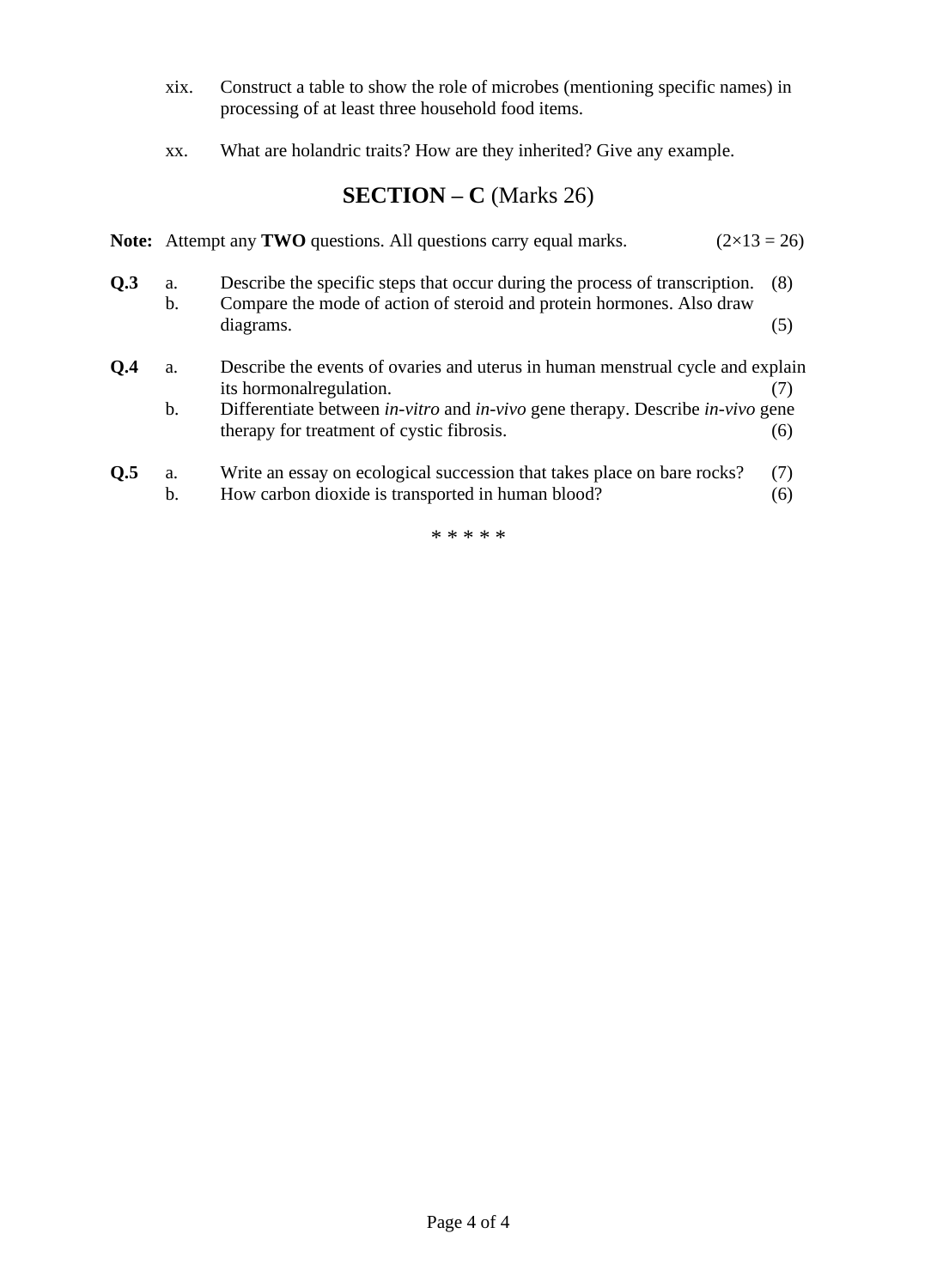### **BIOLOGY HSSC-II (2nd Set) Student Learning Outcomes Alignment Chart(Curriculum 2006)**

### **SECTION – A**

#### **Q.1**

- (1) Describe the disorders of human skeleton (disc-slip, spondylosis, sciatica, arthritis) and their causes.
- (2) Describe the menstrual cycle emphasizing the role of hormones.
- (3) Outline the major functions of the hormones of above mentioned glands and also relate the problems associated with the imbalance of these hormones.
- (4) Associate the effects of drug addiction and tolerance with the functioning of nervous system.
- (5) Define habituation and illustrate it through the example of squirrels' adjustment in a park.
- (6) Through experimental narration, describe the role of the nucleus and cytoplasm in controlling development.
- (7) Describe nitrogen cycle in detail.
- (8) Narrate the work of Meselson and Stahl to justify the semi-conservative replication as the correct method of replication.
- (9) Differentiate between the terms genetic code and codon.
- (10) Define organizers and differentiate between primary and secondary induction.
- (11) Evaluate that inheritance of genes and their mixing during fertilization is based on mathematical probabilities.
- (12) Give one example of epistasis from mammals (coat color inheritance in Labrador retrievers) and one from plants (pigment phenotype in foxgloves) and justify modified Mendelian ratios.
- (13) Describe the symptoms, causes and possible available treatments of some of the chromosomal mutations. (Down's, Klinefelter's and Turner's syndrome)
- (14) Describe the events of the process of DNA replication.
- (15) Narrate the experimental work of Griffith and Hershey-Chase, which proved that DNA is the hereditary material.
- (16) Describe the steps involved in gene amplification through polymerase chain reaction.
- (17) Describe the assumptions of the Hardy-Weinberg theorem and relate these to the factors that change the allelic frequencies of the population.

### **SECTION – B**

### **Q.2**

- i. Explain the different methods of osmoregulation found in freshwater, marine water and terrestrial habitats.
- ii. Explain synaptic transmission of nerve impulse. Describe the role of local circuits in saltatory conduction of nerve impulse.
- iii. Explain the sliding filaments model of muscle contraction.
- iv. Explain the structures of female reproductive system and describe their functions.
- v. Describe latent learning, through the example of a rat in a maze with no reward.
- vi. Describe the structure of synapse. Explain synaptic transmission of nerve impulse.
- vii. Explain briefly the functions of major divisions of brain.
- viii. Explain the processes of glomerular filtration, selective re-absorption and tubular secretion as the events in kidney functioning.
- ix. Outline the major functions of the hormones of above mentioned glands and also relate the problems associated with the imbalance of these hormones.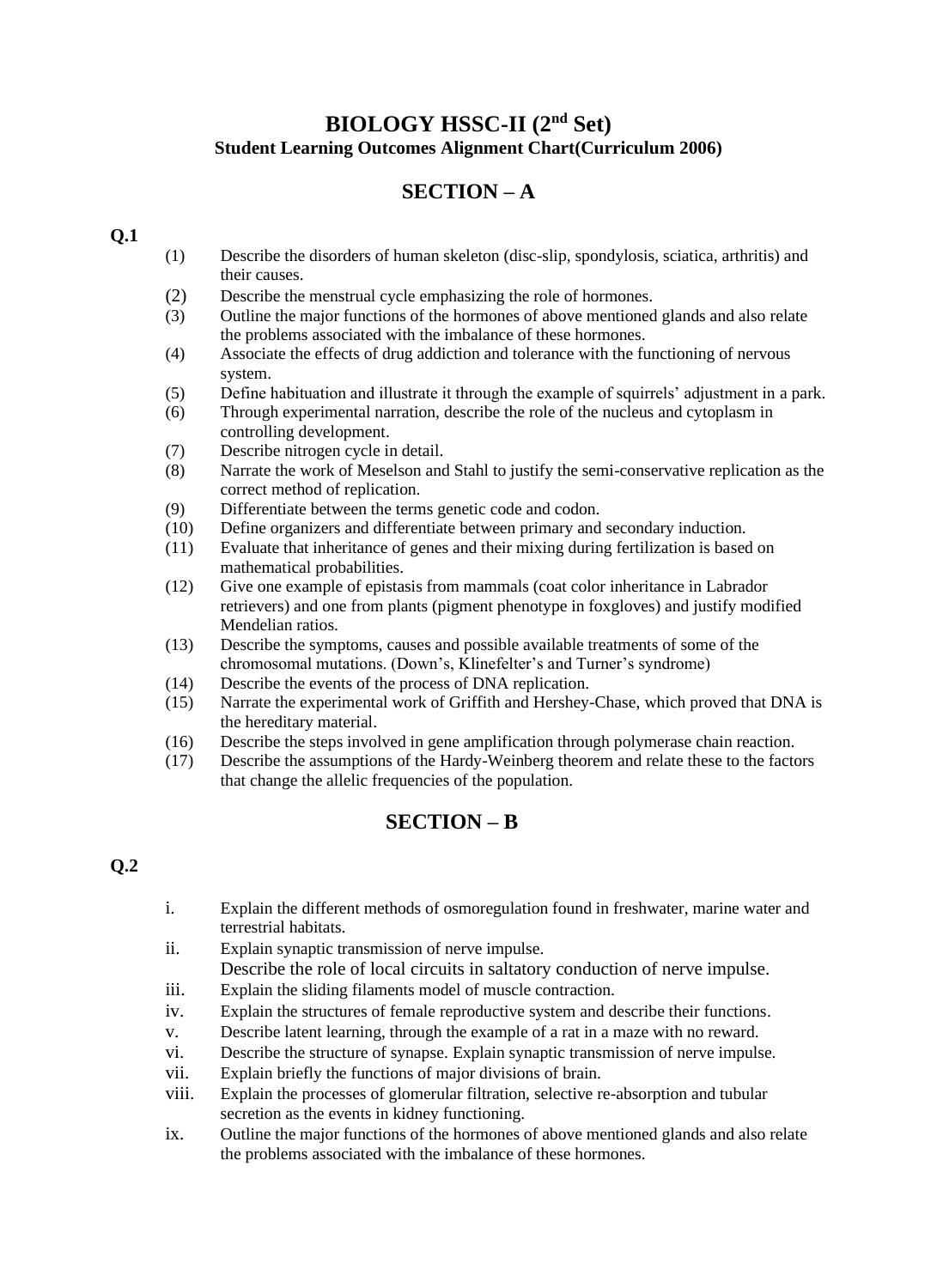- x. Describe the formation of neural crest and list the structures that are derived from neural crest cells.
- xi. Explain the XX-XY mechanism of sex determination in Drosophila and mammals. Describe the XX-XO and ZZ-ZW sex determination systems and evaluate by studying the karyotype.
- xii. Describe the mechanism of protein synthesis.
- xiii. Describe the role of fetal and maternal hormones in initiating labor pains and culminating in the birth of baby.
- xiv. Describe polygenic inheritance, using suitable examples from plants (grain color in wheat) and animals (skin color in man).
- xv. Trace the path of a message transmitted to the CNS for processing. Trace the path of the chemical message from its release from the endocrine gland to its action at the target site.
- xvi. Outline the steps of the evolution of the giraffe, as illustrated in Lamarckism.
- xvii. Define the concept of speciation and explain the mechanisms of speciation (allopatric, parapatric and sympatric speciation).
- xviii. Describe the composition of the ozone layer and its role in protecting the life on earth.
- xix. Explain the role of microbes in household food processing, industrial production, sewage treatment and energy generation.
- xx. Describe the sex-linked inheritance of male characters due to Y-chromosome and the effect of Holandric genes.

### **SECTION – C**

- **Q.3** a. Explain the mechanism of transcription.
	- b. Explain the two modes of hormone action at the cells of target site.
- **Q.4** a. Describe the menstrual cycle emphasizing the role of hormones.
	- b. Explain the current methods employed for gene therapy (ex-vivo and in-vivo methods). Explain with example gene therapies in the detection and treatment of some genetic diseases.

Explain the role of successful gene therapy for cystic fibrosis.

- **Q.5** a. Explain the xerarch succession on a bare rock starting from the small pockets of lichens to the vegetations of flowering plants.
	- b. Describe the transport of oxygen and carbon dioxide through blood.